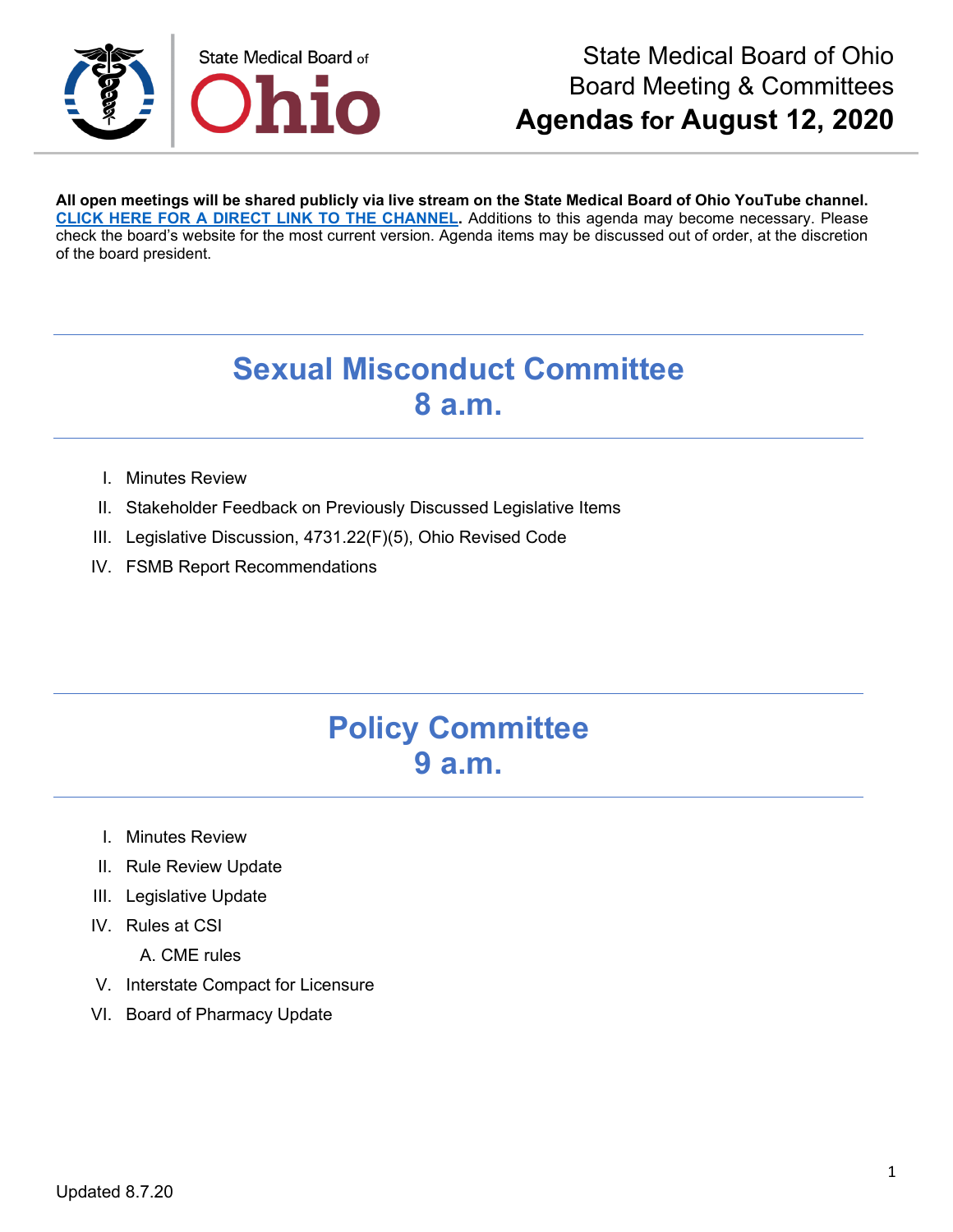

**All open meetings will be shared publicly via live stream on the State Medical Board of Ohio YouTube channel. [CLICK HERE FOR A DIRECT LINK TO THE CHANNEL.](https://www.youtube.com/channel/UCWBHBfwOyUtBZmBEZvtYPvA)** Additions to this agenda may become necessary. Please check the board's website for the most current version. Agenda items may be discussed out of order, at the discretion of the board president.

# **Board Meeting 10 a.m.**

- I. ROLL CALL
- II. MINUTES REVIEW
- III. REPORTS AND RECOMMENDATIONS (R&Rs)
	- A. William R. Danko, M.D.
	- B. Enrico L. Danzer, M.D.
	- C. Timothy John Morley, D.O.
	- D. Arthur H. Smith, M.D.
- IV. Proposed Findings, Proposed Orders (PFPOs)
	- A. Rakesh Sharma, M.D.
- V. EXECUTIVE SESSION

*Public live stream will end at this time but will resume when the board comes out of executive session.* 

- VI. SETTLEMENT AGREEMENTS
- VII. CITATIONS
- VIII. OPERATIONS REPORT
- IX. RULES
	- A. Hearing for Rules 4731-11-01, 4731-11-14, 4731-33-02, 4730-4-02, 4731-35-02, 4761-9-05, Ohio Administrative Code
- X. COMMITTEE BUSINESS
	- A. Sexual Misconduct Committee Report
	- B. Policy Committee Report
	- C. Telehealth Committee Report
	- D. Finance Committee Business
	- E. Licensure Committee Business
		- 1. Licensure Application Reviews
			- a) Yasir Abu-Omar, M.D.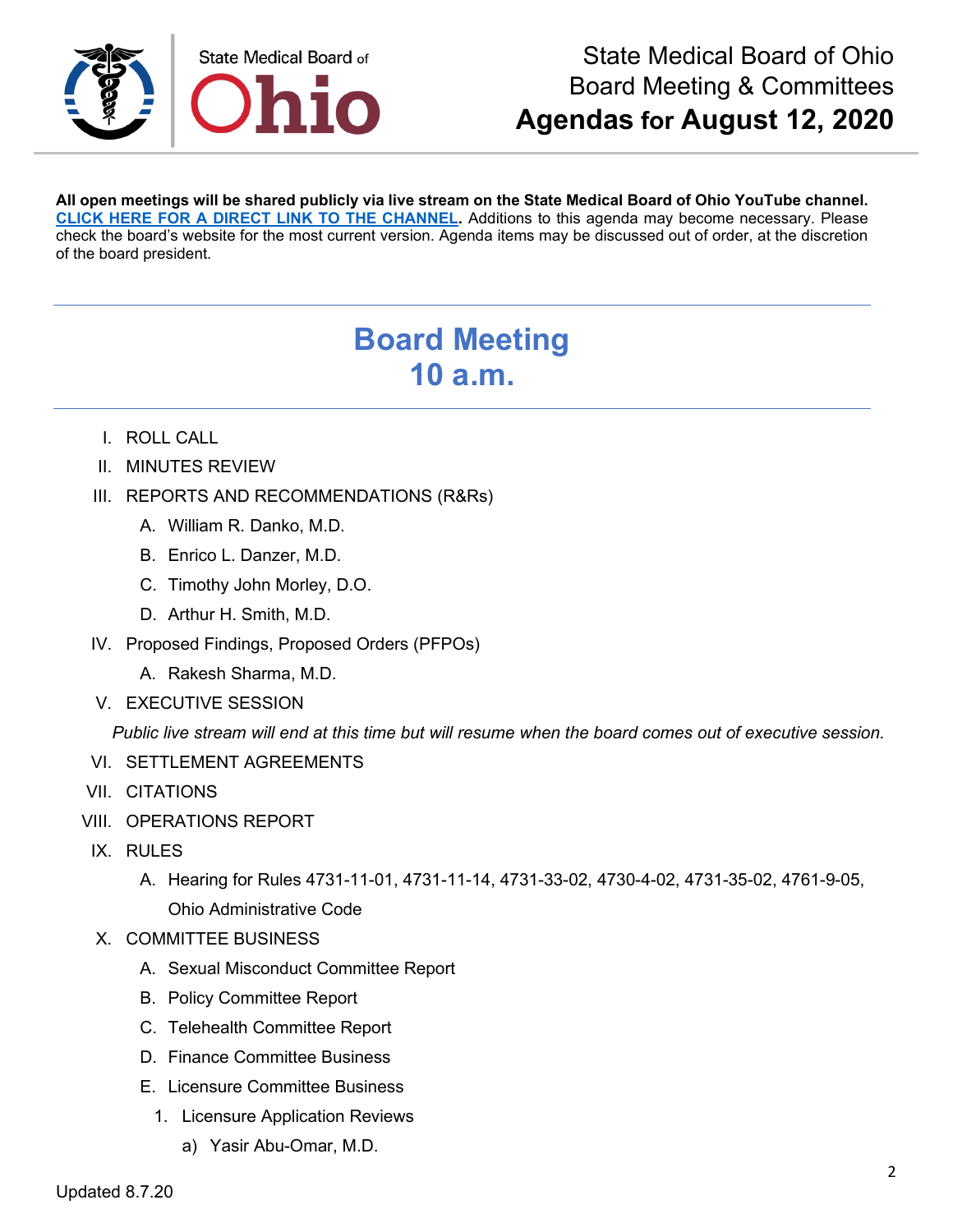

- b) Samantha Bedel
- c) Joao Paulo Cavalcante de Almeida, M.D.
- d) Nikita Dedhia, M.D.
- e) Kathleen Fermann, L.D.
- f) Patricia Guice
- g) Vinayak Nagaraja, M.D.
- h) Kimberly O'Connor
- i) Pablo Ruda Vega, M.D.
- j) Sarah Savage
- 2. Applications for Certificates of Good Standing
	- a) Pittsburgh Technical College
	- b) Mason Anthony School of Cosmetology Arts & Sciences

#### XI. COMPLIANCE

- A. Office Conference Review
- B. Probationary Requests
	- 1. Krishan K. Aggarwal, M.D.
	- 2. Julie M. Alderson, D.O.
	- 3. Christopher G. Alsager Lee, M.D.
	- 4. Hollie Aneshansley, M.T.
	- 5. Muhammad W. Anjum, M.D.
	- 6. Thomas J. Gantner, P.A.
	- 7. Kyle F. Mills, M.D.
	- 8. Carla M. Myers, D.O.
	- 9. Laura A. Ringenbach, R.C.P.
	- 10. Jon P. Ryan, D.O.
- I. Meeting with the Federation of State Medical Boards
	- A. Review of FSMB Audit
- II. Adjourn